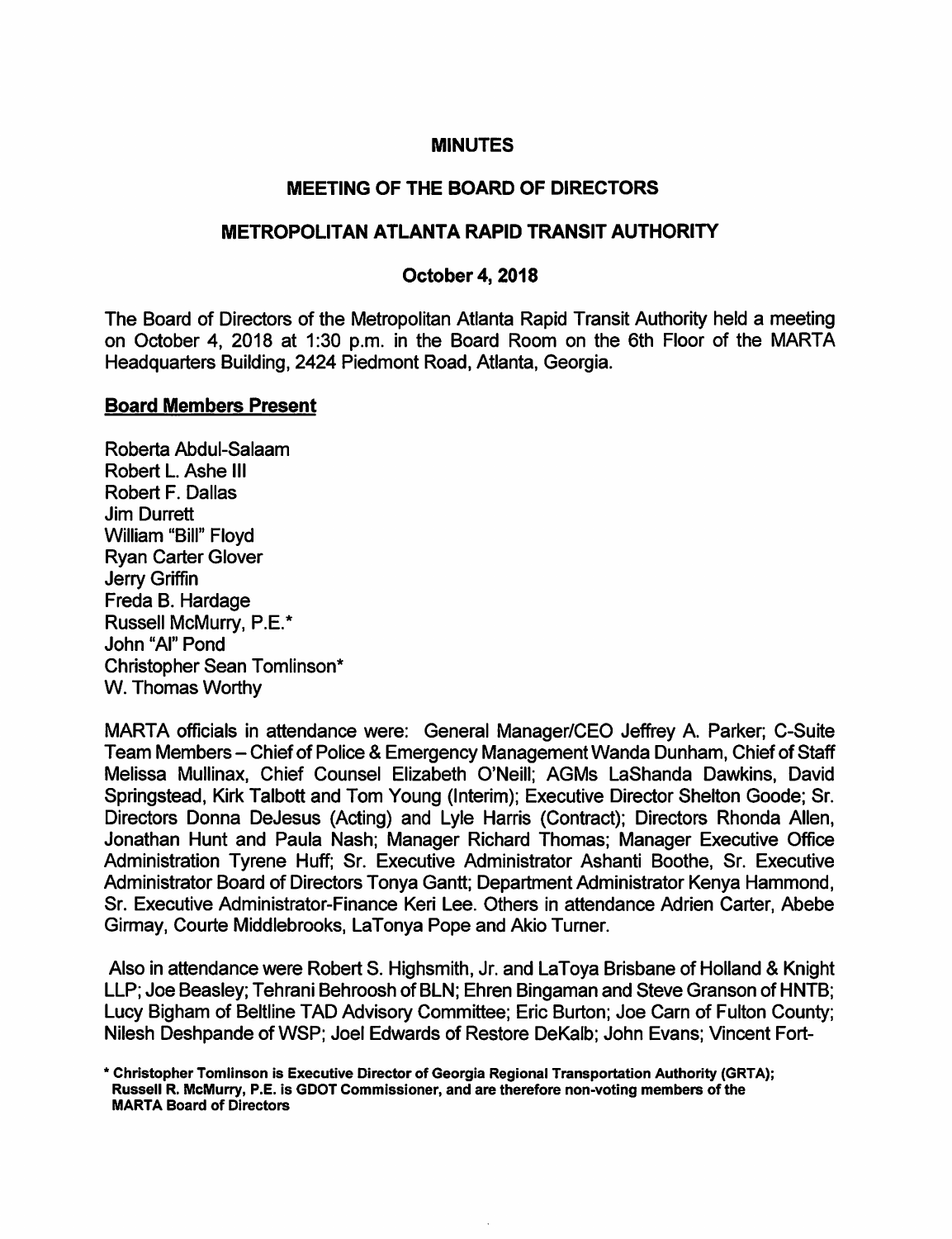Restore DeKalb; Michael Majette of ATU Local 732, Gina Mangham of E. DeKalb Comm. Coalition; Chief Ernest Marshall; Helen McSwain of MATC; Mr. Nanji; Waymon Norwood of DeKalb County NAACP; Foljvie Nunn of AFSC; Marci Overstreet-Atlanta Councilmember; Former State Senator; Pat Gardner-State Representative; Pat Giles of ATU 732; Scott Haggard of ATL/SRTA; Jennifer Hibbert of AECOM; Michael Hightower of the Collaborative Force; Brad Hubbard; Jennifer Ide-Atlanta Councilmember; Maggie Lee; P.J. Lemuel of Vanessa Owens; Chioke Perry; Malarka Rivers of Lexicon Strategies; Rob Ross of Kimley-Horn; Maria Saporta of Saporta Report; Derek Satler of SG; Jim Schmidt of HNTB; Angela Schwartz of Atkins; Ron Shakir; Claire Simms of Fox 5; Caria Smith-Atlanta Councilmember; Michael Stille; Lisa Stines-NPU-T; Bill Tary; Amanda Vandergrift of InfraStrategies LLC; Cara Vojdani; David Ward of ATU Local 732; Tillman Ward; Felicia Franklin Warner-Commissioner Clayton County; Chris Ian Wells of Atlanta Bicycle Coalition; Matt Westmoreland-Atlanta Councilmember; Dave Williams of Metro Atlanta Chamber; Ed Williams; Sherry Williams-Georgia Stand Up; Jim Williamson; Cathy Woolard-former City Council President;.

#### Public Comment

Former Atlanta Council President Cathy Woolard. Thanked the Board for listening and adding more funds to transit on the Beltline. We want to make sure the City of Atlanta penny is spent in service to the hardworking people of Atlanta. Expressed concern that the \$200M additional for the Beltline is being programmed, but not specifically for the southwest corridor. (Gave MARTA's Chief of Staff a copy of a press statement and other documentation including a list of 75 people that signed the Beltline Rail Now petition.)

Atlanta City Councilmember CarIa Smith. Represent southeast Atlanta and rides MARTA daily. MARTA matters to all of us. We, as elected officials and the MARTA Board owe it to the public to deliver the best customer service. Thank you for all the public engagement and funds for the southeast Beltline. The Summerhill BRT project is very important to southeast Atlanta.

Atlanta City Councilmember Jennifer Ide. Thanked the Board for the project list for the City of Atlanta. Represents District 6. We will be the beneficiary of a great deal of MARTA development. Thank you for your community involvement and listening to the people. The Beltline link is very important in connecting neighborhoods and connecting Atlanta.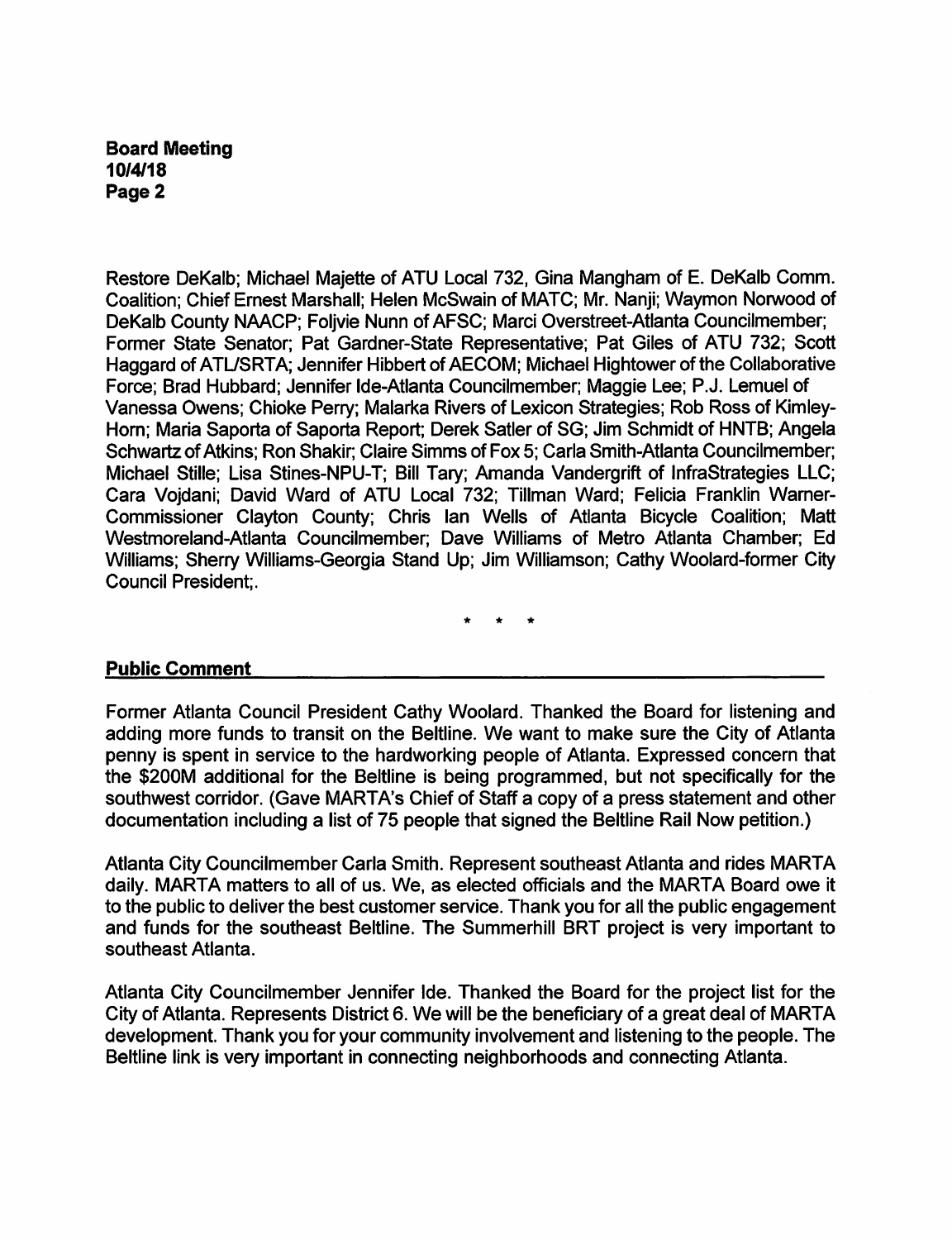State Representative Pat Gardner. Thank you for your work on the developing regional transit system. We will protect what MARTA has provided for us. MARTA has done a good job in balancing the contributions of the people of the City of Atlanta.

Former State Senator Vincent Fort. Very disappointed that southwest Atlanta has gotten a streetcar. I have never attended a meeting where the community have said they want a streetcar. Southwest Atlanta has a streetcar when we can't even get sidewalks. The Westline, Fulton Industrial, MLK, 1285 and S. DeKalb was not even considered. People you listen to regarding the beltline, you are listening to a project that gentrified black neighborhoods. It is racist. For the people on this Board who serve the City of Atlanta shame on you.

Councilmember Matt Westmoreland. Thanks to the MARTA team and Board members who have worked hard on this effort. Thanks to the public who organized, advocated and changed. I am grateful for the additional resources allocated to bus service improvements and station enhancements. Thankful for the interest on connectivity through the Campbellton line. Thank you for the significant commitment to the Clifton Corridor while also recognizing it is important for other government to be a part of that conversation. Grateful for the additional dollars to the Beltline. Spent four years teaching at Carver High School. Students text me about the difficulty of getting around the city. I think about those kids in every conversation involving transit. I look forward to partnering with you.

Councilmember Marci Overstreet. I understand the difficulty the MARTA Board have in voting on this project list. Grateful and thankful that you understood the need of Southwest Atlanta. It was very important that Campbellton Road stayed on top of the list. There is a lot of work to be done and I am up for the challenge. I ask that you vote 'yes' today.

Commissioner Felicia Warner of Clayton County. We need to make sure we pay attention to the contributions Clayton County make - not only to Atlanta, but the state of Georgia and to MARTA. I'm looking fonward to rail from Atlanta all the way to Lovejoy.

Ms. Sherry Williams. Georgia Stand Up. A proud and loyal MARTA rider. Thank you for making Campbellton Road/Greenbriar Road project part of the project list and connecting it to the Ft. McPherson project. We want to make sure Greenbriar/Campbellton Road is a part of the project list. We are waiting for our City of Atlanta and Fulton County Board members to ensure that \$2.5B is equitably distributed. We look forward to working with you.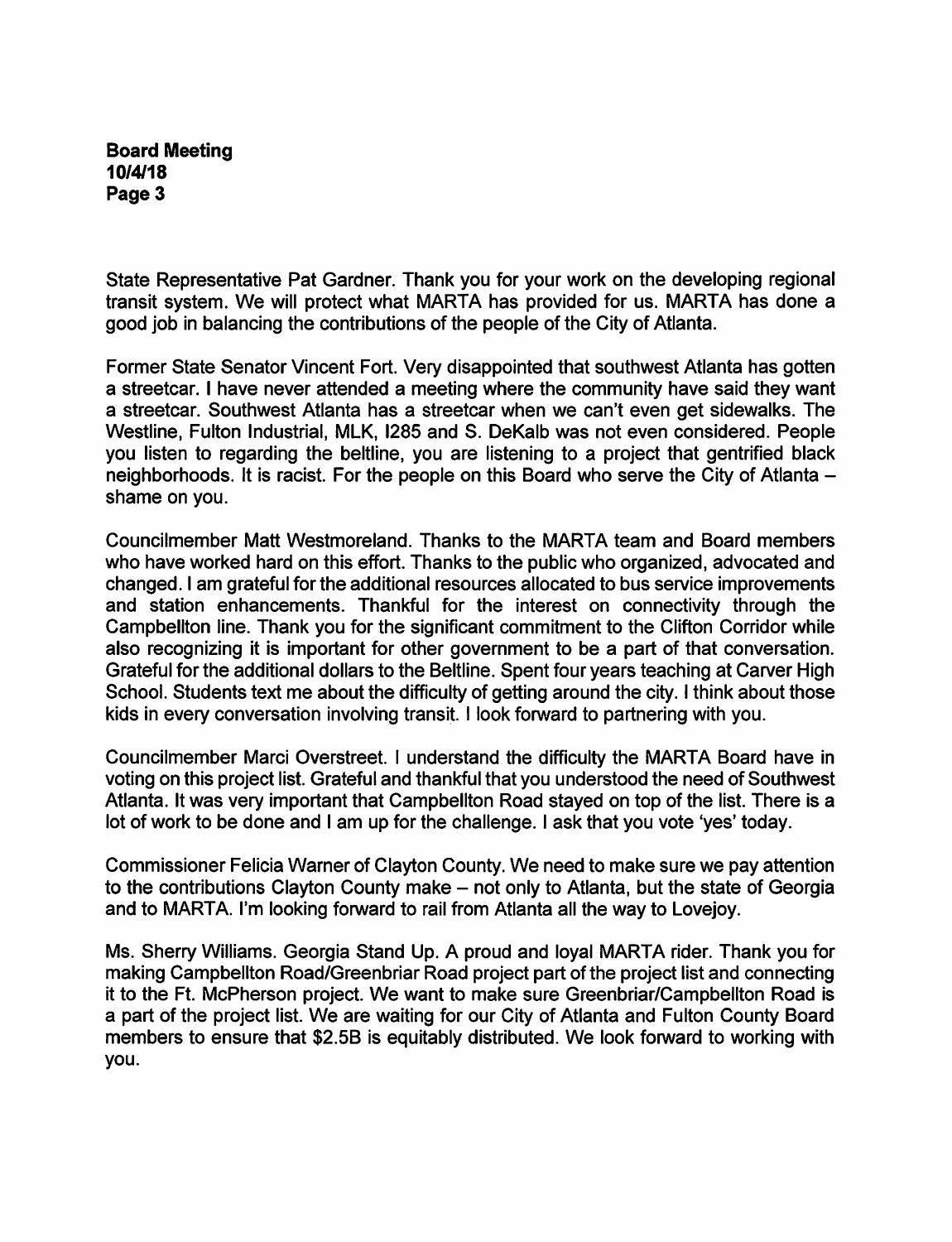Ms. Lucy Bigham. Represent the Beltline TAD Advisory Committee. We represent 45 neighborhoods around Atlanta. Thank you for everything you have done that was listed in the letter we sent to you. We ask for more transparency on your decisions. Thank you for the additional funding. We ask for best in class on Campbellton Road. We ask for less funding from the City of Atlanta on the Clifton Corridor. We ask for equity in housing.

Mr. Tillman Ward. From a historical note, Vine City community was instrumental in the creation of MARTA. We were promised to have additional rail, but the line to the west has not moved.

Mr. Joe Beasley. We are broken down by black and white. I appreciate Mr. Parker for giving me a meeting earlier this month. Two years ago, MARTA let a Mobility contract and brought in a majority partner from Texas. The minority partner from Atlanta has not been paid. I urge you to make the minority partner whole. They have the capability to do the job.

Ms. P. J. Lemuel. Restore DeKalb. As I listened to the presentation, S. DeKalb was a mere mention. This proposal represents passivism. MARTA should have come to our community. DeKalb has been asking for rail for 40 years. With 100,000 people coming to Georgia every year, by the time this proposed project with rubber transportation, will be obsolete. We deserve better and we will not accept less. Does S. DeKalb have a representative on the MARTA Board? Residents of DeKalb represent 700,000 people where is the equity.

Mr. Ron Shakir. This Board, know the facts – the Beltline will not meet the criteria for affordable housing. It is doing the complete opposite  $-$  it is causing displacement of families.

Mr. Waymon Norwood. DeKalb County NAACP. We have paid tax for 46 years and getting inadequate service. Shame on Atlanta and DeKalb Board members. Provide better service or stop taking our money. We will not commit any more money to you unless you provide better service.

Joel Edwards. Restore DeKalb. 35-year resident of DeKalb County, a 27-year retired employee of MARTA (bus operator). Thanked Mr. Floyd for bringing up service in DeKalb County. Everything Mr. Parker indicated was for predominately white neighborhoods. MARTA Board members representing DeKalb are not doing anything for us. Something has to change and we will make that change.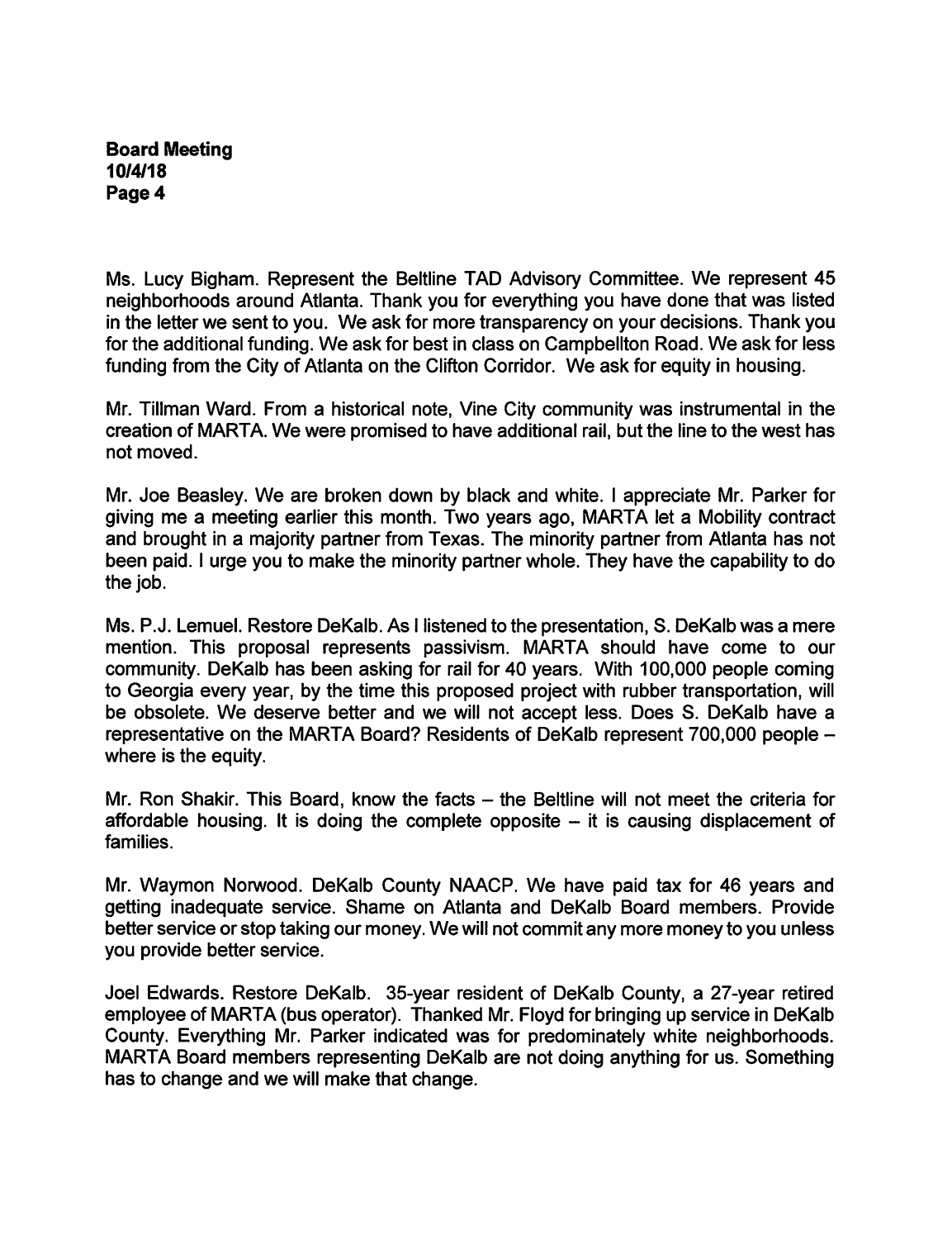Chief Ernest Marshall. Asked for his penny back for the past 40 years.

Mr. Jim Williamson. Live just south of Grant Park. The Beltline is extremely important to us. To dispel the myth, the Beltline Rail Now is not getting corporate funding. Of all the projects, the Beltline is the cheapest project. At the end of 40 years, this project pays for itself.

Mr. Nanji. (asked that cameras be turned off). Regarding two Routes - #26 and #12. Most times the buses do not get to the riders in time. I would like to speak to staff about this. Trains tend to run single-track (at nights and weekends) which affects you getting to last bus on time. This needs to be rectified. Bus drivers tend to think you need them more than they need you. This needs to be rectified. I need to talk to staff about these issues.

Mr. Chioke Perry. Life-long user of MARTA. Communities on the south side have been under attack for many years. My grandparents believed what was being sold in the mid to late sixties but has not come to fruition. The More MARTA plan continues to leave the people (who pay for it) out of the equation. The project list turns out to be an entitlement for certain people. The people's return on investment turns out to be zero.

Ms. Lisa Stines. Represent the NPU-T Transportation Chair of over nine neighborhoods. Thanked the Board for allocating 1/2 billion dollars for station improvements, bus schedule frequencies and transit on Campbellton Road. We are concerned about accountability and oversight of these projects. Station name change is a big concern for us. We will continue to be interested in the process of naming of stations and how we can participate in this process. Copy of AJC article from Oct 4, 2001. We fought this battle before and we won. We will continue to fight. We want to work together with MARTA on improvements at stations.

Dr. Ed Williams. Resident of 8. DeKalb. Chair of Concerned Citizens for Effective Government. DeKalb County deserves better. The project list that will be voted on today should be destroyed. DeKalb County was a founding member of the MARTA 1965 Act. In 1971 DeKalb County electorate validated the formation of the one-cent sales tax. The original project list of 1971 has never been completed. Not fair for Gwinnett to jump in when they have not paid taxes for the last 48 years. Unless the Beltline goes into DeKalb County, I say no. DeKalb has been here since the beginning and deserves more train stations.

Mr. David Ward. The represented workers at MARTA is MARTA's defense. Safely moving passengers. We need to form a partnership with workers. He extended an offer to Mr.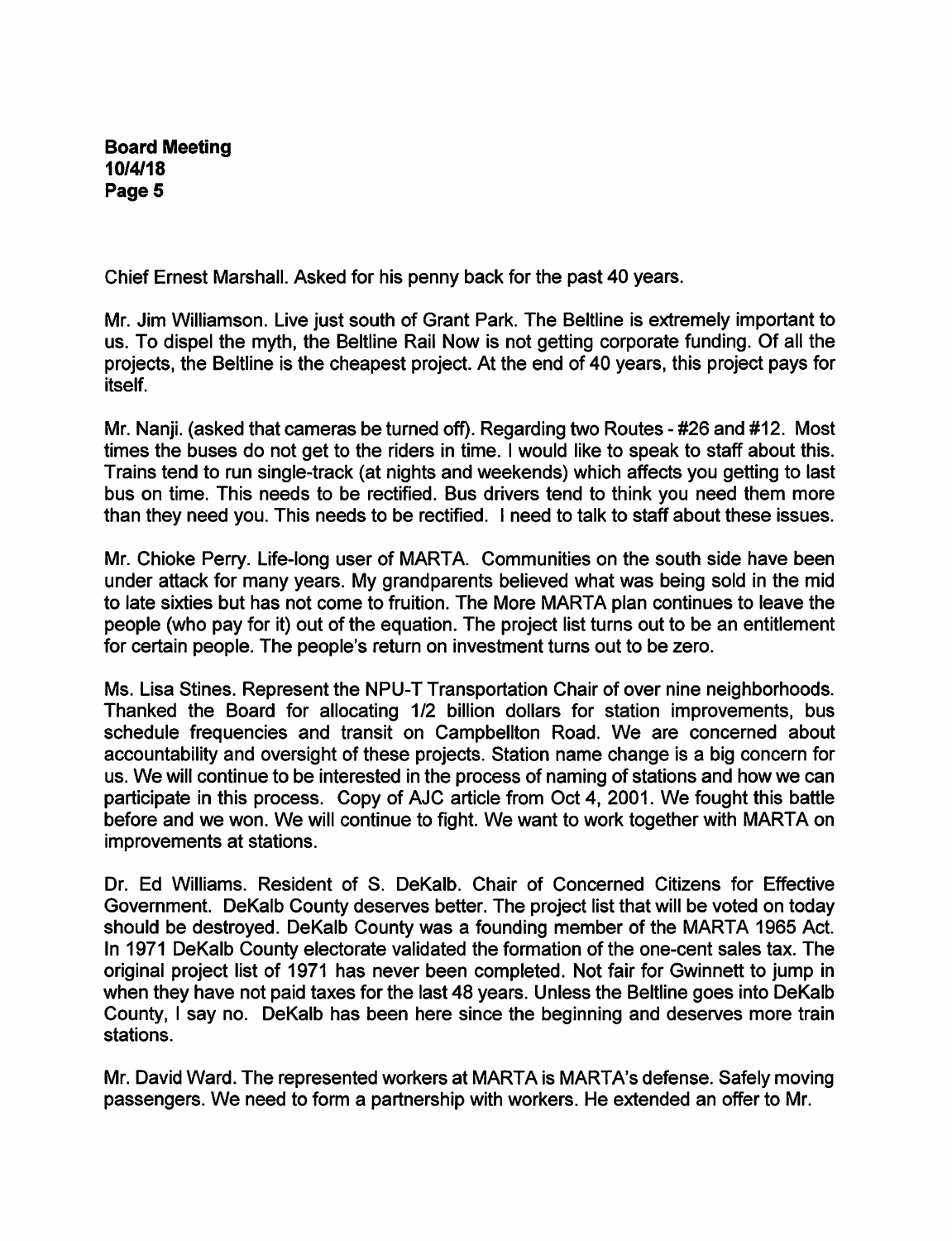Parker and Chairman Ashe to meet with the Union on issues of service, safety, work station initiatives and a tool box initiative for MARTA workers.

Ms. Vanessa Owens deferred her time to Mr. John Evans.

Mr. John Evans. Those who represent DeKalb on the MARTA Board, I ask that you make a resolution to bring MARTA down 120 from Atlanta to Stonecrest. If the demand is not met, I will work with others to get you put off the MARTA Board for not being loyal to your county.

Mr. Michael Majette. President of Local 732. It's nothing wrong with growth. We are in this together, but we must do it the right way. You must treat the labor force correctly or nothing gets done. My job is to make sure the labor force is treated the right way. We are the 9<sup>th</sup> largest transit system, but  $153<sup>rd</sup>$  in wages. We must treat our labor force fairly.

## Minutes of the September 6.2018 Meeting of the MARTA Board of Directors

On motion by Mr. Durrett seconded by Ms. Hardage, the minutes were unanimously approved by a vote of 10 to 0, with 12\* members present.

# Planning & External Relations Committee Report

Mr. Griffin reported that the Planning & External Relations Committee met on September 6, 2018 and received the following briefings:

- a) FY 18 Bus On-Time Performance
- b) Proposed Service Modifications for December 2018
- c) MARTA FY 2018 Service Standards
- d) 1-20 East Transit Oriented Development Strategic Plan

#### Operations & Safety Committee Report

Mr. Durrett reported that the Operations & Safety Committee met on September 28, 2018 and approved the following resolutions:

a. Resolution Authorizing Award of a Contract for the Procurement of Preventive Maintenance and Repair Services for Bus Fire Suppression and Gas Detection, IFB B41132A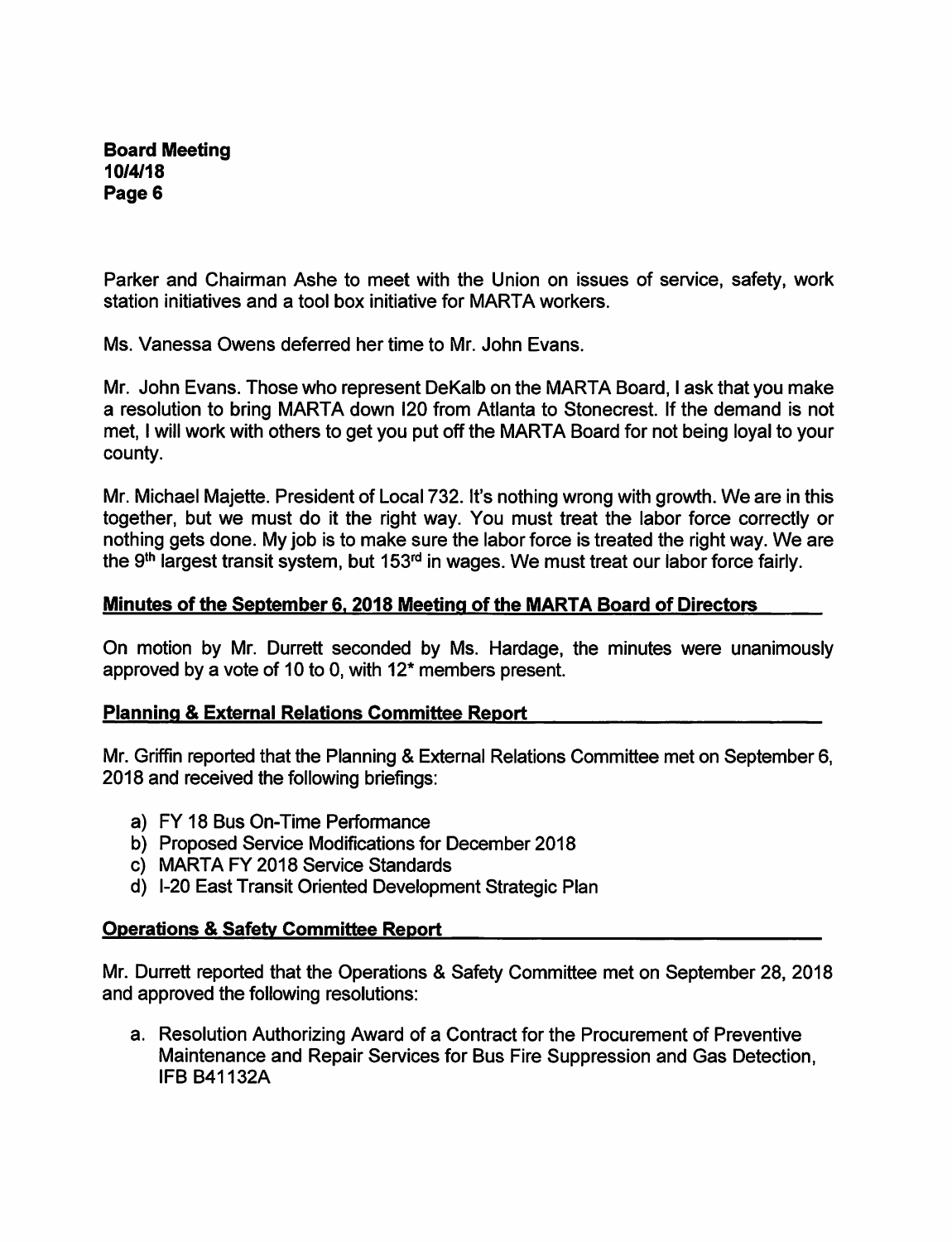- b. Resolution Authorizing Award of a Contract for the Procurement and Disposal of Bus Batteries, IFB B41545
- c. Resolution Authorizing Approval of the Fiscal Year 2019 Bus, Rail and Mobility Service Standards
- d. Resolution Authorizing Award of a Sole Source Procurement of Hydraulic Passenger Elevator Installation at Oakland City Station, RFP P42633
- e. Resolution Authorizing Award of a Contract for Track Renovation Phase IV, CP B31586

On motion by Mr. Durrett seconded by Mrs. Hardage, the resolutions were unanimously approved by a vote of 10 to 0, with  $12^*$  members present. A copy of the resolutions,  $\overrightarrow{AS}$ APPROVED, ARE ATTACHED TO AND MADE PART OF THE OFFICIAL RECORD COPY OF THESE MINUTES.

# Business Management Committee Report

Mrs. Hardage reported that the Business Management Committee met on September 28, 2018 and approved the following resolution:

a. Resolution Authorizing the Modification of the Maintenance and Support Contract for Oracle Database, EFP and ID Management, RFP P27978

On motion by Mrs. Hardage seconded by Mr. Durrett, the resolution was unanimously approved by a vote of 10 to 0, with 12\* members present. A copy of the resolution, AS APPROVED, IS ATTACHED TO AND MADE PART OF THE OFFICIAL RECORD COPY OF THESE MINUTES.

The Committee received the following briefing:

a) FY 2018 Year End Financials and Key Performance Indicators

# Briefing - City of Atlanta Board Members Recommendation for More MARTA Program. Priorities and Proiects

Mr. Parker presented this briefing.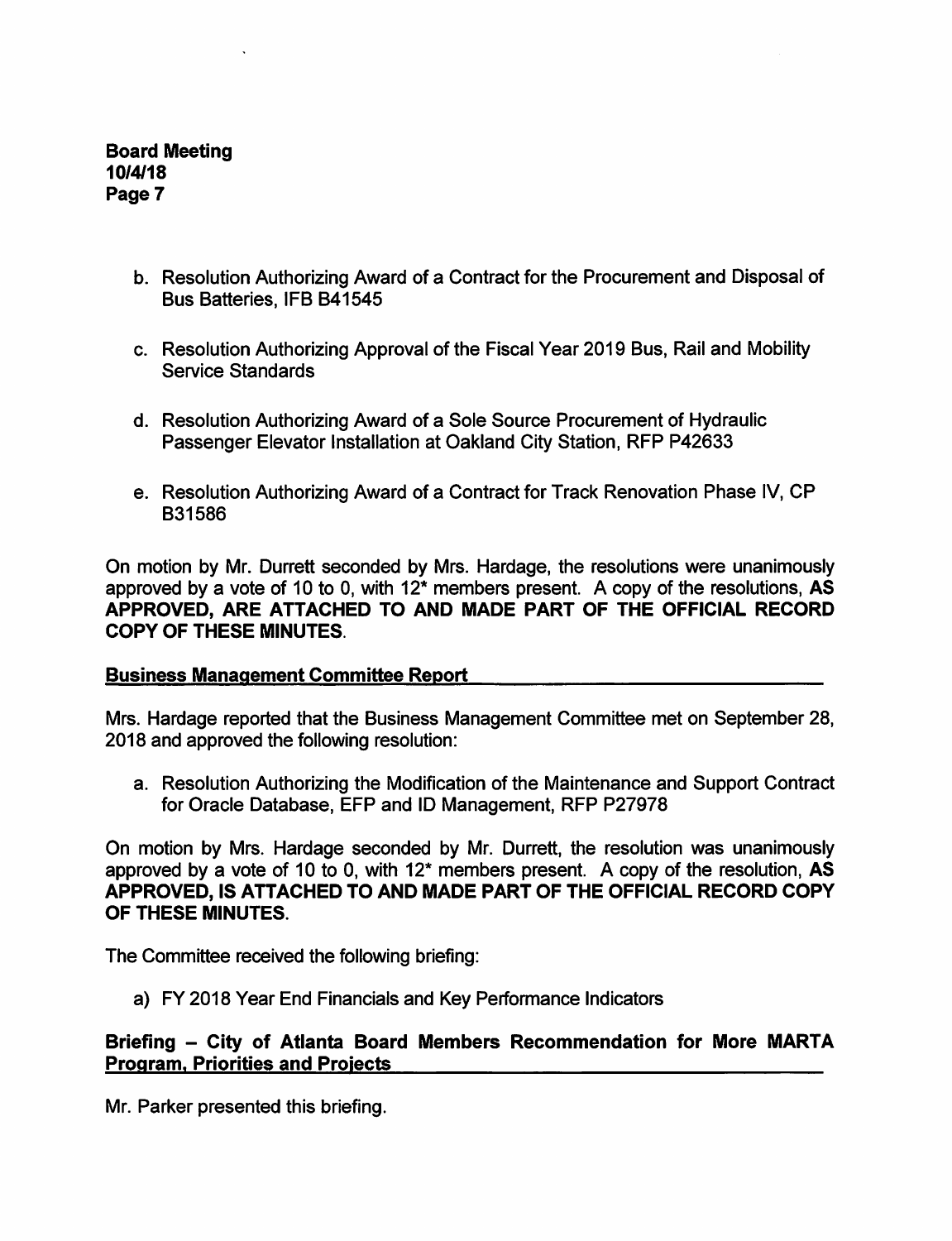The recommended project list includes investment in capital, light rail transit as well as the Beltline, Clifton Corridor, several investments in the streetcar corridor – east and west. Bus Rapid Transit on Capital Ave, North Avenue as well as Northside Drive. Several arterial bus rapid transit systems and transit centers, as well as significant investment and improvements to MARTA stations. This amounts to a \$2.8B investment in light rail, \$400M investment in bus rapid transit, \$100M investment in arterial bus rapid transit, \$340M for more frequent bus service. We will end up with 22 miles of light rail, 14 miles of BRT and we are setting aside \$200M to expand the Beltline. There has been a lot of public comment raising concerns about how the investment is being done. This is an investment coming from the sales tax enacted by the City of Atlanta. The commitment is to implement and bring transit expansion within the City of Atlanta. We have a substitute resolution that will be entered into record today. Important additions to the resolution:

- Acknowledging the interjurisdictional issues of the projects that also exist within DeKalb County
- Recognizing the importance of having a robust DBE goal for this program
- Recognizing the program will need to be flexible over the years because of the inherent risks and uncertainties around funding
- We are at a conceptual stage of these projects. It is important to set the right goals

# Resolution of the MARTA Board of Directors Approving the Program of Projects to be Funded bv the More MARTA Atianta Sales Tax

Chairman Ashe stated the subcommittee of Atlanta Board members will recommend the project list to the Board. The full Board will then vote. He called on Mr. Glover to make a motion.

As one of the three Board members representing the City of Atlanta, Mr. Glover made a recommendation to the full Board for consideration of this resolution. He commended General Manager/CEO Parker for the Authority's extensive public engagement and for including language that prioritizes MARTA's commitment to including Disadvantaged Business Enterprises in this program, the need for flexibility and the need for interjurisdictional cooperation.

Mr. Glover motioned to adopt the substitute resolution, noting that copies were placed on the back table for public consumption. The new language is as follows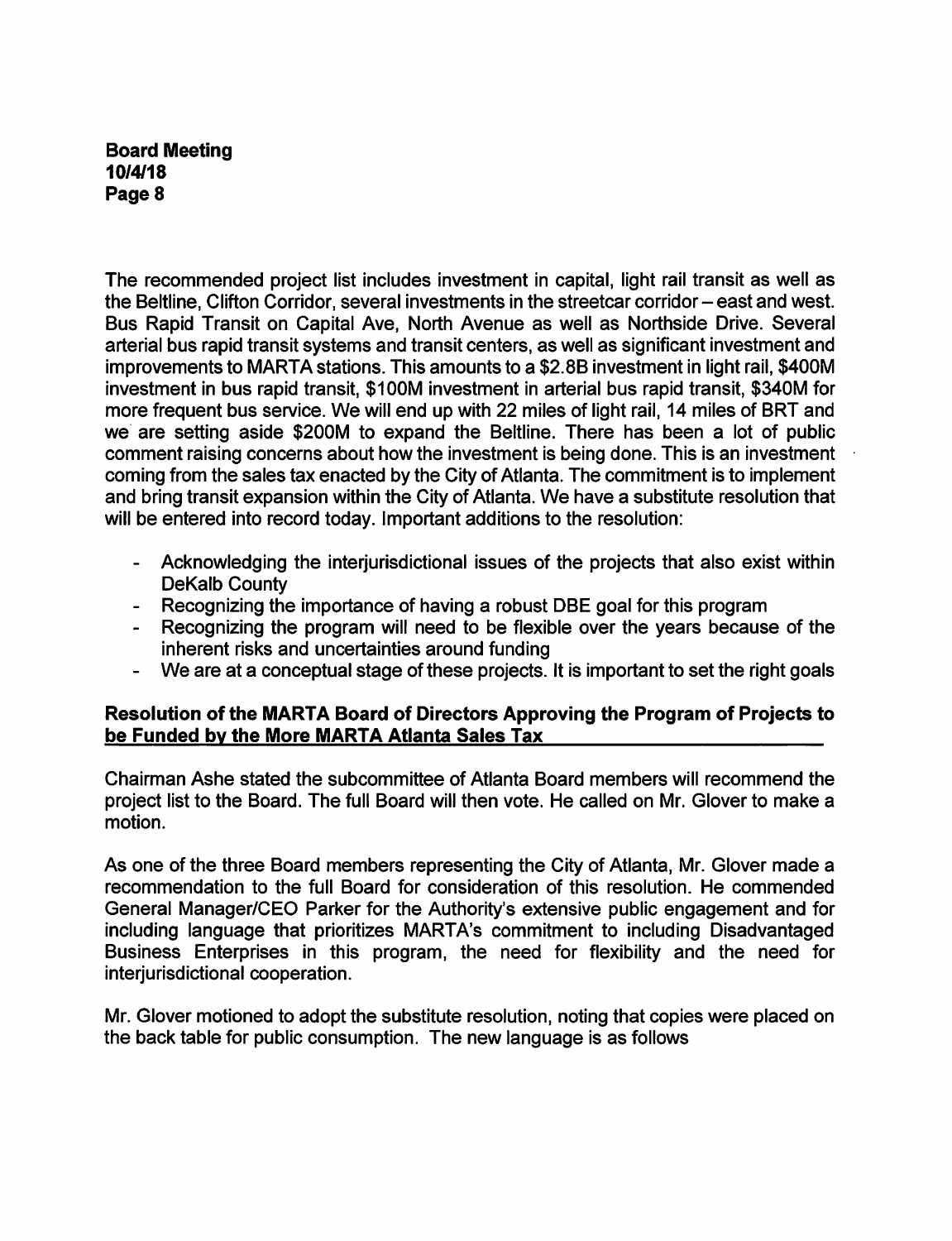Whereas, equity is a guiding principle in the development or the More MARTA program and shall remain a consideration as this program is delivered due to utilization of aggressive goals and monitoring of DBE's participation, and

Whereas, several of the recommended projects fall within that portion of the City of Atlanta laying within DeKalb County requiring MARTA to cooperate with both jurisdictions on the planning and implementation of the projects, and

Whereas, there will be a need for flexibility in project implementation over the life of More Marta Atlanta program, as there are inherent uncertainties in the funding, conceptual cost estimates, project viability and prioritization

Now, be it therefore resolved, that the MARTA Board of Directors, approves the recommended annex attachment A - More Marta Atlanta Program of Projects - with the acknowledgment that there will be a need for flexibility in the project implementation over the life of the program

Chairman Ashe announced Dr. Edmond was not here today; and was planning to vote in September, but the vote was pushed to October. He is currently out of the country on business that he could not reschedule. On last week, Dr. Edmond signed a letter recommending these projects to Mayor Bottoms. He asked that his views be placed on the record.

Chairman Ashe seconded the motion to recommend to the MARTA full Board, the More MARTA Project list. Chairman Ashe and Mr. Glover voted unanimously.

Chairman Ashe placed this matter before the full Board.

Ms. Abdul-Salaam said one of her concerns is there were recent changes that moved a sum of money to the Beltline, additionally the issue of equity should be elevated to more than a consideration. There are 7-8 projects pertaining to the Beltline, she stated she does not understand how that becomes a matter of equity.

 $\bullet$ 

#### Commentarv from Chairman Ashe

Today is the culmination of thousands of hours of work by hundreds of people. The work to get to this point began in 2010 before most of the current Board members were on the Board. It was a prior Board and former GM/CEO Dr. Beverly Scott who recognized that MARTA was on an unsustainable path of annual deficit spending; burning through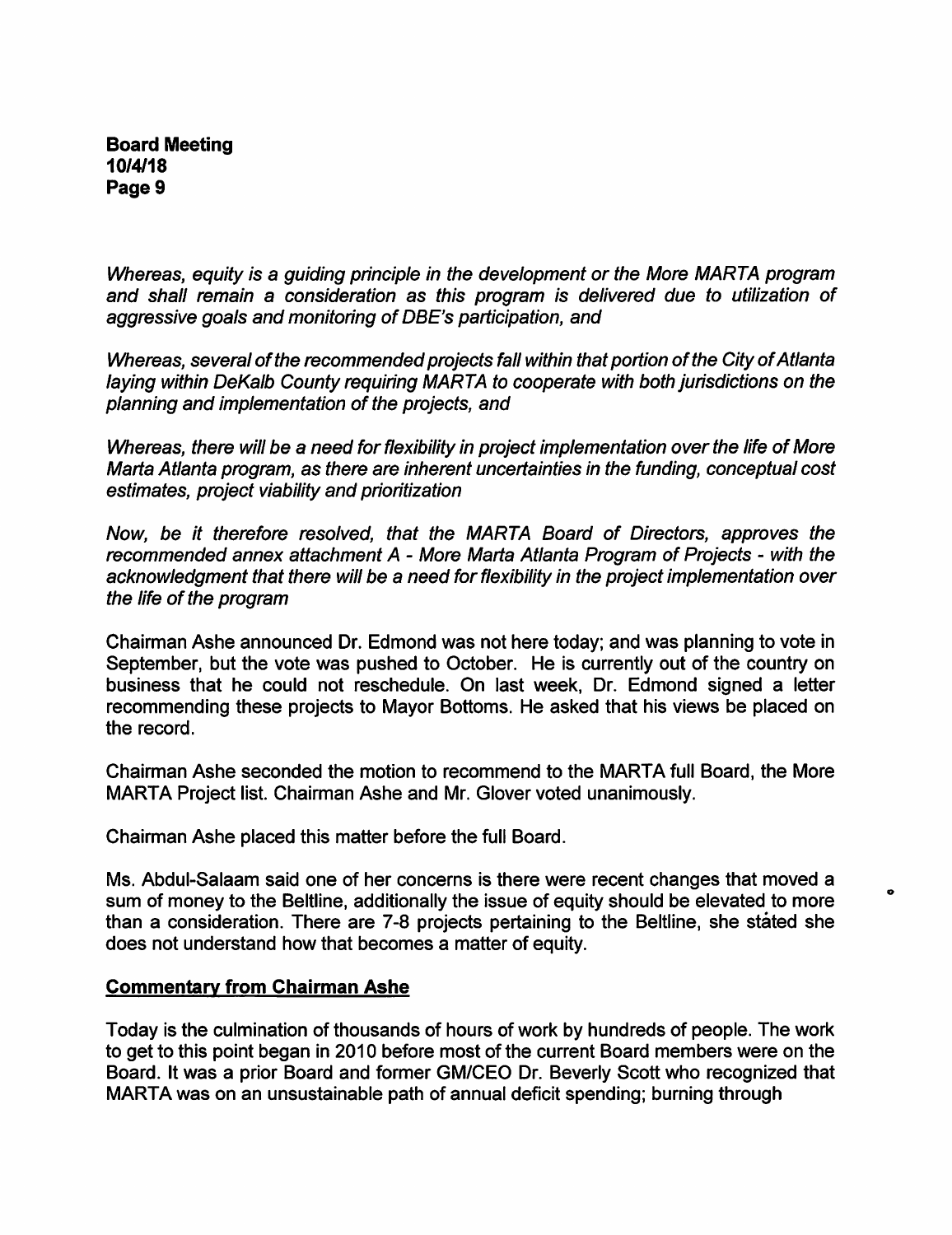reserves and headed for insolvency. KPMG was engaged to do a top to bottom comprehensive management and financial audit which Keith Parker and this Board used to right the ship. Through tremendous work by staff and fiscal discipline, and a focus on doing the duties that lie near us, we accomplished what we set out to  $do - MARTA$  went from consistently operating in the red to now an unprecedented string of years in the black. Instead of bankruptcy in 2016, which is where we were headed, we now have several years of budget surpluses. And now have quarter billion dollars in cash reserves. We've restructured our debt, lowered borrowing costs, savings hundreds of millions of dollars without raising fares, that we have plowed back into service, thanks to our great financial team. Most importantly, we have given our stakeholders confidence that additional investment will go not to bail us out, but instead to expand and enhance a fiscally responsible and operationally disciplined Authority. That is precisely what convinced the votes in Clayton in 2014 and then in Atlanta in 2016; to invest with us, confident that their money would be well-used. But before we could make that case to the voters here in Atlanta we had to get permission from the Legislature to offer that choice. In 2015 our efforts came up short, but that failure set the stage for 2016. In 2016 a very diverse group of leaders including Pat Gardner, Calvin Smyre, Brandon Beach, Kaseem Reed, Liz Housmann, Vincent Fort, Jan Jones, David Ralston, the ATU Local 732, the Building Trades Union, the AFL-CIO, Casey Cagle and Governor Deal came together in what was to be fair, a contentious and fraught process. But it was one that eventually gave Atlantans the opportunity to do, what we Atlantans then overwhelmingly did - to invest more of our own money in MARTA to transform how Atlanta lives, work and plays over the next decades. Together, we will tailor, retailor and reweave the great filaments of the great tapestry that is the City of Atlanta. To quote the poet Virgil, sic itur ad astra. I want to particularly thank Mayor Bottoms for her leadership to these final and crucial steps of the process. Her quiet leadership throughout the process and her resolve proved essential to getting where we are today. Faced with competing demands, she directed us to get creative and to see if we could find a way to ensure that the Clifton line would get built while freeing up money to move to other projects as well, including the southeast, southern and southwestern potions of the Beltline which were priorities for her along with accelerating rail on Campbellton Road. With her blessing and resilience and her suggestion of contingent funding, we are very proud of what we as a team were able to accomplish. Thank you to her.

I will echo what we said in our letter to Mayor Bottoms last week, 'this is an important day in the history of Atlanta and a particularly important day for the story of MARTA'. But it is not the end of the discussion, it is the close of one chapter and the beginning of another. The discussion and debate over the years particularly over this summer have amply illustrated that Atlanta is very thirsty for More MARTA. Those like me, who have lived here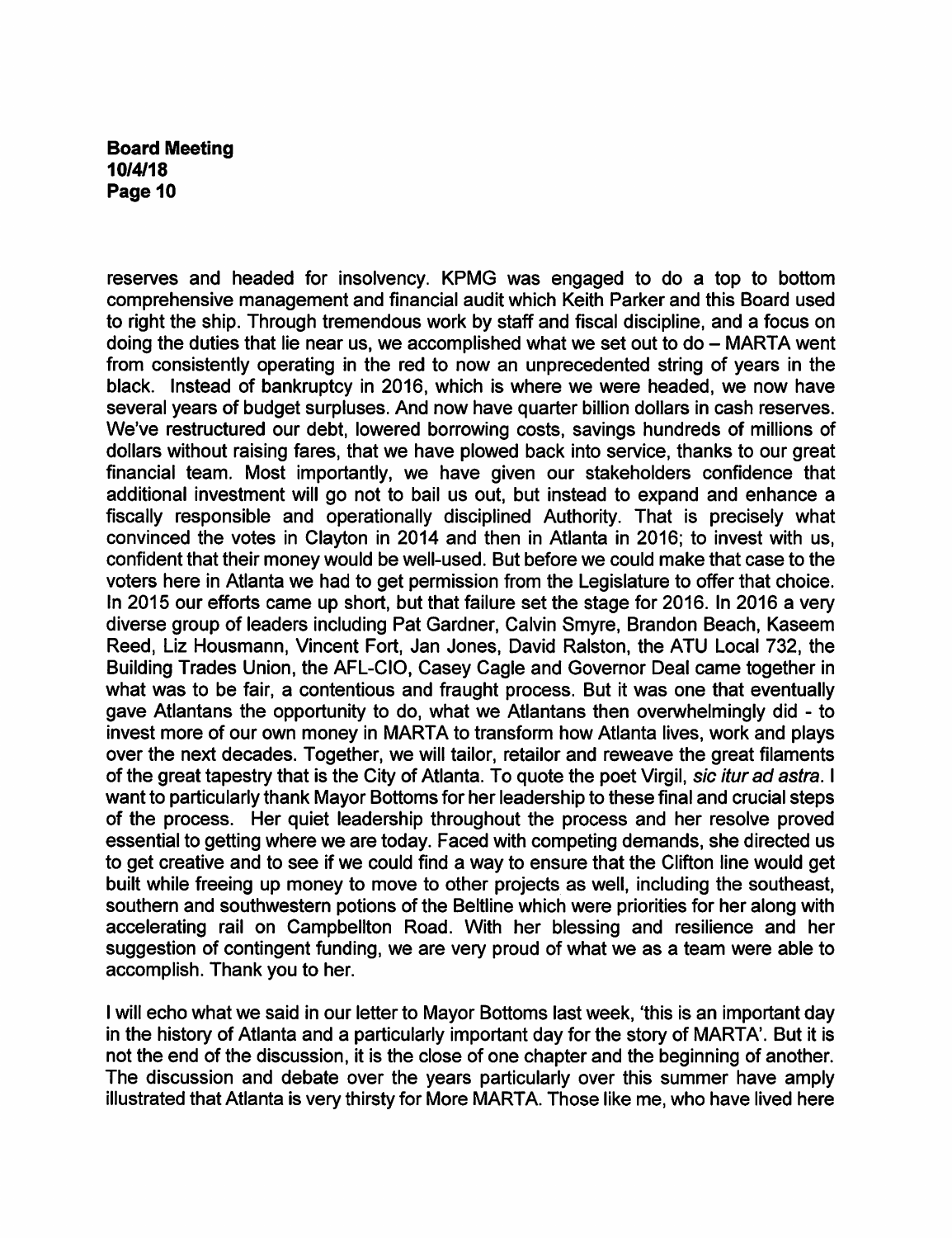their whole lives, know that historically, there were neighborhoods that did not want transit, who fought to keep transit out, but in 2016 our referendum passed in every council district in Atlanta and every precinct in Atlanta, save three. Across the city while we know that these investments will be welcome, tomorrow we need to wake up and do more work. To find new ways, to provide more service in more communities. We are resolved to be up to that challenge. Meanwhile, to the people of Atlanta who entrusted us with this opportunity, on behalf of Atlanta, on behalf of all my colleagues and our incredibly hardworking staff including the most crucial people in the entire organization, the women and men who drive the trains and buses day in and day out - thank you, thank you, thank you. Chairman Ashe called for the vote.

Ms. Abdul-Salaam asked about a timeline for the projects.

Chairman Ashe said that discussion will come to a Work Session shortly.

On motion by Mr. Durrett seconded by Mr. Glover, the resolution was unanimously approved by a vote of 10 to 0, with 12\* members present. A copy of the resolution, AS APPROVED, IS ATTACHED TO AND MADE PART OF THE OFFICIAL RECORD COPY OF THESE MINUTES.

Resolution Authorizing the Ratification of the Board of Directors June 22, 2018 Determination Granting a Waiver of the MARTA Code of Ethics to Atkins North America to Contract with MARTA While Rukiya Thomas is Employed by Atkins Prior to One Year of Her Termination of Employment with MARTA

On motion by Mr. Glover seconded by Mr. Durrett, the resolution was unanimously approved by a vote of 10 to 0, with 12\* members present. A copy of the resolution, AS APPROVED, IS ATTACHED TO AND MADE PART OF THE OFFICIAL RECORD COPY OF THESE MINUTES.

Resolution Authorizing the Ratification of the Board of Directors June 22, 2018 Determination Granting a Waiver of the MARTA Code of Ethics to Jacobs Engineering to Contract with MARTA While Rhonda Briggins is Employed by Jacobs Prior to One Year of Her Termination of Employment with MARTA

On motion by Mr. Dallas seconded by Mr. Durrett, the resolution was unanimously approved by a vote of 10 to 0, with 12\* members present. A copy of the resolution, AS APPROVED, IS ATTACHED TO AND MADE PART OF THE OFFICIAL RECORD COPY OF THESE MINUTES.